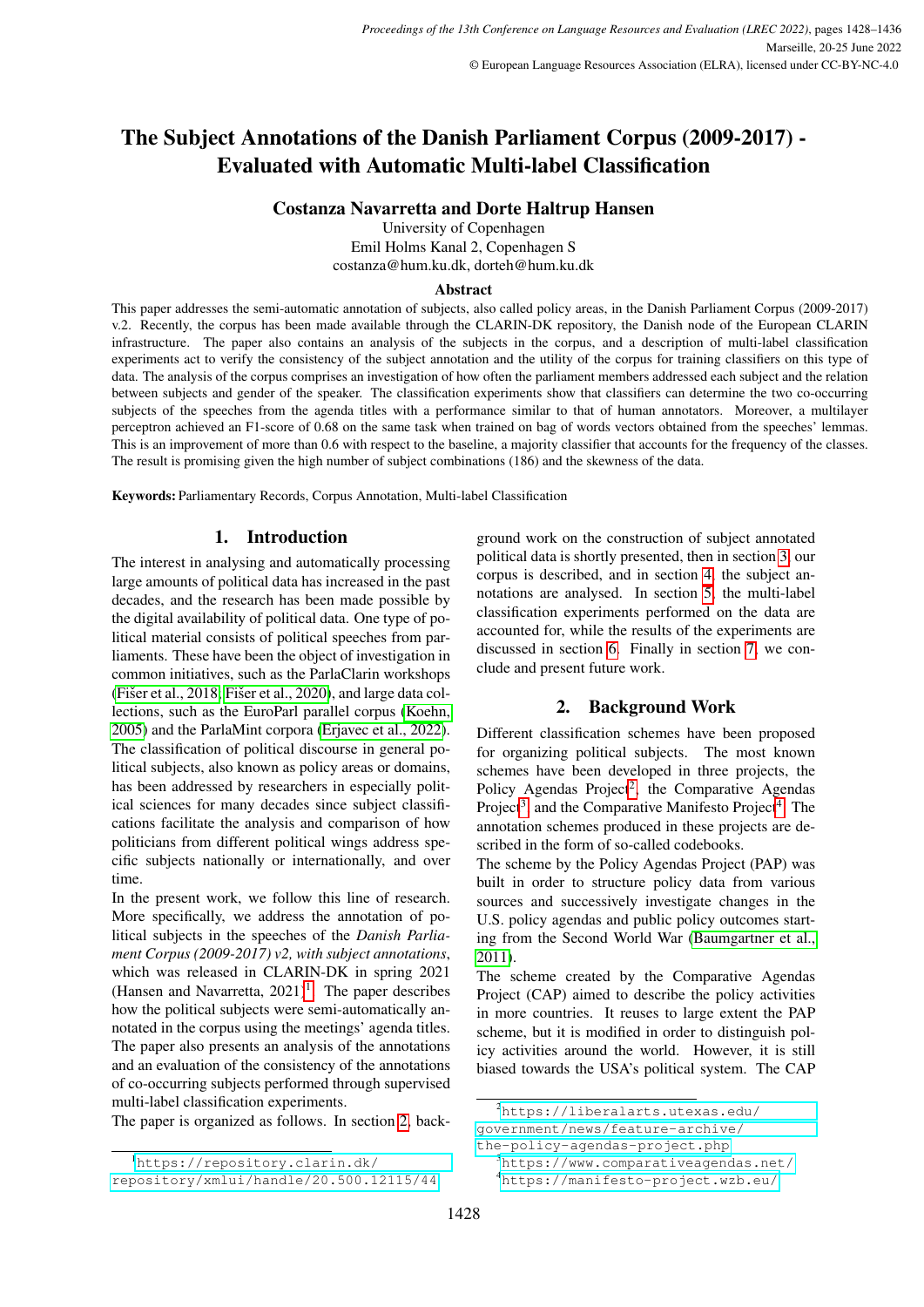scheme comprises 21 main subject categories and 192 sub-categories.

The third scheme was built by the Comparative Manifesto Project (CMP) for classifying party election programs (manifestos) and support the investigation of policy preferences of political parties in different countries. It consists of 560 categories.

The two most general classification schemes, CAP and CMP, are too fine-grained with respect to the topics addressed by most parliaments. For this reason, [Zirn](#page-8-0) [\(2014\)](#page-8-0) and [Zirn et al. \(2016\)](#page-8-1) propose to use the names of ministries and areas of responsibilities instead of general predefined classes for covering policy activities in the German Parliament. As a result, the speeches of the German Parliament were annotated with 22 subject classes, which correspond to the parliament committees [\(Zirn et al., 2016\)](#page-8-1).

In Denmark, researchers in political science from the University of Aarhus have manually annotated political data from 1953 to 2007 in the Danish Policy Agen-das Project<sup>[5](#page-1-1)</sup> using an adapted version of the Policy Agendas Codebook, and a revised version of the CAP scheme. The data addressed in the Danish Policy Agendas Project comprises different types of material, such as legislative hearings, speeches by the prime minister, debates in parliamentary committees, in the parliament and in city councils.

We have followed the suggestions given by the Danish Policy Agendas Project by relating in the adopted scheme policy activities in the parliamentary debates to the CAP classes. Moreover, we have used classes that correspond to the responsibility areas of the Danish Parliament's committee, inspired by the approach proposed for German parliamentary debates by [Zirn](#page-8-0) [\(2014\)](#page-8-0) and [Zirn et al. \(2016\)](#page-8-1). This allows to connect policy activities and the corresponding spokespersons in the Parliament [\(Hansen et al., 2019\)](#page-7-5).

# <span id="page-1-0"></span>3. The Danish Parliament Corpus (2009-2017) v.2

The Danish Parliament Corpus (2009-2017), v.2 (DPCv2 henceforth) contains the transcripts of parliamentary speeches of the Danish Parliament (Folketinget) from 6/10-2009 to 7/9-2017. They were downloaded from the Danish Parliament's web-site<sup>[6](#page-1-2)</sup>. The transcripts are verbatim transcriptions of the speeches, but they have been slightly edited before being released so that the speeches have a colloquial and syntactically coherent written form. Moreover, factual errors and slips of the tongue are corrected in them and spoken language's phenomena such as selfcorrections and pauses of various type have not been included [\(Hansen et al., 2018\)](#page-7-6).

The transcripts from the Danish parliament's web side are also enriched with information about the speaking

members of the parliament (their name, role, title and party), and the timing of the speeches. We have added age and gender of the speakers to the original data using external sources, and we have annotated the subjects of the speeches semi-automatically, starting from the manual annotation of the meetings' agenda titles.

By using the agenda titles of meetings to determine the meetings' policy areas, we follow the strategy proposed and adopted by political science researchers in the Policy Agenda Project and in the Comparative Agenda Project.

The DPCv2 consists of 40,841,226 words, 381,949 speeches, 886 files, corresponding to 886 meetings, and 8 zipped folders, each covering a parliamentary year. The files are tab separated text files, one speech per line. The contributions of the Speaker that precede and follow each speech, e.g. *The next speaker is . . . "* and *Thanks to Mr. . . .*) do not refer to a policy domain and are therefore assigned a null subject. Excluding these contributions, which are not relevant to the present work, we have 183,114 speeches and 38,808,560 words.

### 3.1. The Annotation Scheme

The annotation scheme comprises 19 main classes that, as mentioned earlier, are a subset of the CAP classification scheme used by Danish political science researchers. The areas of responsibilities in the Parliament (spokesmanships) guided the scheme. This resulted in the inclusion of the categories *Technology*, *Transport* and *IT* all merged into one class, *Infrastructure*.

The scheme consists of the following 19 classes: *Agriculture*, *Business*, *Culture*, *Defence*, *Economy*, *Education*, *Energy*, *Environment*, *European Integration*, *Foreign Affairs*, *Health Care*, *Housing*, *Infrastructure*, *Immigration*, *Justice*, *Labour*, *Local and Regional Affairs*, *Social Affairs* and *Territories*.

Table 1 shows the Danish specific subjects, the corresponding areas of responsibility related to them in the Danish parliament, the CAP codes and areas.

### 3.2. The Annotation Method

All speeches in the Danish Parliament Corpus (2009- 2017), v1 have been recently annotated assigning max. two subjects to each speech. The corpus with subject annotation was released as DPCv2.

The annotations were semi-automatically added to the speeches using the title of the agenda items for the meetings. The method we have followed was described in [\(Hansen et al., 2019\)](#page-7-5) who annotated a subset of the Danish Parliament Corpus in a pilot study. The method consists in the following steps: a) extracting the titles of the agendas, b) normalizing them, e.g. "First reading of bill 193: XYZ" becomes "XYZ", c) manually annotating the agenda titles with up to two subjects, and d) adding these subjects automatically to each speech under the agenda title.

<span id="page-1-1"></span><sup>5</sup><http://www.agendasetting.dk/>.

<span id="page-1-2"></span> $^{6}$ <ftp://oda.ft.dk>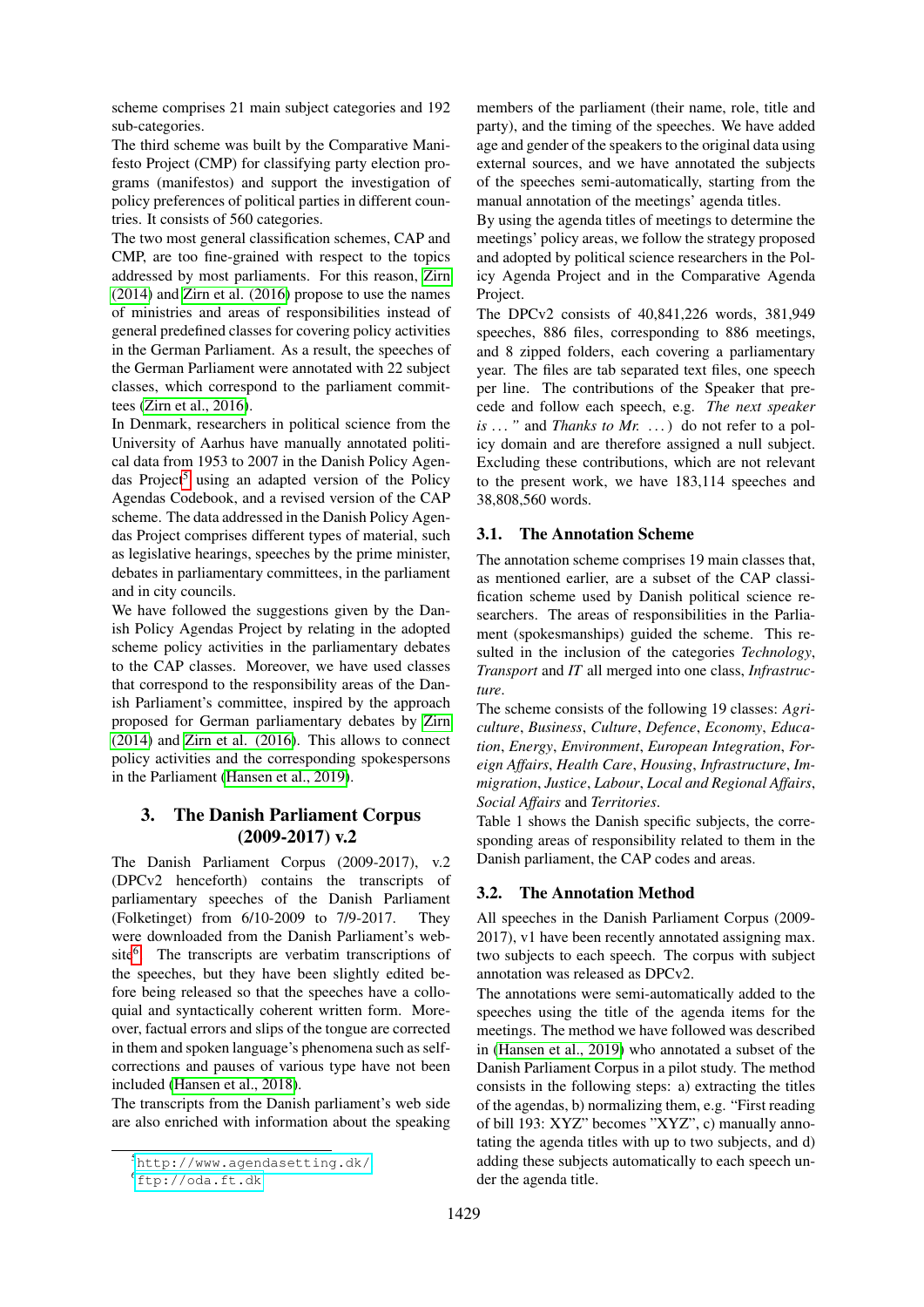| Subject                 | Area of Responsibility               | CAP no.           | <b>CAP</b> Areas                        |
|-------------------------|--------------------------------------|-------------------|-----------------------------------------|
| Economy                 | Finance, Fiscal Affairs              | $\mathbf{1}$      | Domestic Macroeconomic Issues           |
| <b>Health Care</b>      | Psychiatry, Health                   | $\overline{3}$    | Health                                  |
| Agriculture             | Animal Welfare, Fisheries,           | $\overline{4}$    | Agriculture                             |
|                         | Food, Agriculture                    |                   |                                         |
|                         | <b>Consumer Policy</b>               | 1525              | <b>Consumer Policy</b>                  |
| Labour                  | Labour market                        | $\overline{5}$    | Labour and Employment                   |
| Education               | <b>Higher Education and Research</b> | 6                 | Education                               |
|                         | Education                            |                   |                                         |
| Environment             | Environment                          | $\overline{7}$    | Environment                             |
| Energy                  | Energy                               | $\overline{8}$    | Energy                                  |
|                         | Climate                              | 705               | Air and Noise Pollution,                |
|                         |                                      |                   | Climate Change and Climate Policies     |
| Immigration             | Immigration and Integration,         | 9                 | <b>Immigration and Refugee Issues</b>   |
|                         | Alien Affairs, Naturalization        |                   |                                         |
| Infrastructure          | Transportation                       | 10                | Transportation                          |
|                         | IT, Media                            | 17                | Space, Science, Technology and          |
|                         |                                      |                   | Communications                          |
| Justice                 | <b>Legal Affairs</b>                 | $\overline{12}$   | Law, Crime, and Family Issues           |
|                         | <b>Constitutional Matters</b>        | 20                | <b>Government Issues</b>                |
| Social Affairs          | Children, Family,                    | $\overline{13}$   | Social Welfare                          |
|                         | Social Services, Senior Citizens     |                   |                                         |
|                         | <b>Gender Equality</b>               | $\overline{2}$    | Civil Rights, Minority Issues, and      |
|                         |                                      |                   | <b>Civil Liberties</b>                  |
| Housing                 | Housing                              | 14                | <b>Community Development</b>            |
|                         |                                      |                   | & Housing Issues                        |
| Local and               | <b>Rural Districts and Islands</b>   | $\overline{4}$    | <b>Community Development</b>            |
|                         |                                      |                   | & Housing Issues                        |
| <b>Regional Affairs</b> | Municipal Affairs                    | 2001              | <b>Local Government Issues</b>          |
| <b>Business</b>         | <b>Trade and Industry</b>            | $\overline{15}$   | <b>Industrial and Commercial Policy</b> |
| Defence                 | Defence                              | 16                | Defence                                 |
| <b>Foreign Affairs</b>  | Foreign Affairs, Development,        | $\overline{19}$   | International Affairs and Foreign Aid   |
|                         | Cooperation                          |                   |                                         |
| European Integration    | $\overline{EU}$                      | 1910              | International Affairs and Foreign Aid   |
| <b>Territories</b>      | Faroe Islands, Greenland             | $\overline{2105}$ | Dependencies and Territorial Issues     |
| Culture                 | <b>Cultural Affairs</b>              | $\overline{23}$   | <b>Cultural Policy Issues</b>           |
|                         | <b>Ecclesiastical Affairs</b>        | 210               | The Danish national church              |
|                         | Sport                                | 1526              | Sport and Gambling                      |

Table 1: Subjects and the corresponding responsibility areas, CAP numbers, and CAP areas

The speeches that were annotated with two subjects (nearly 5000) in the pilot study were also annotated independently by two other coders who took into consideration the speeches' content. No errors were found in the annotation of the subjects from the normalized agenda titles, but in a few cases (seventeen), the coders disagreed on the order of the main and secondary subject, and proposed to switch them. This was implemented when the coders agreed upon the suggested changes.

# 4. Analysis of the Annotations

<span id="page-2-0"></span>183,114 speeches are annotated with a subject, and 60,387 of these (33%) are also annotated with a second subject. In Figure [1](#page-3-1) the distribution of the main

subjects in the corpus is given. The most frequently debated subjects in the Danish parliament are *Economy*, followed by *Justice*, *Labour*, *Social Affairs* and *Immigration*. The less frequent subjects are *Territories*, *EU integration*, *Defence*, *Housing*, and *Culture*.

There are 190 combinations of co-occurring subjects, and some of them are frequent, while other combinations only occur few times. Figure [2](#page-4-0) shows the 20 most frequently co-occurring subjects. The subject that most often is debated with other subjects is *Economy*. This is not surprising since the economic aspect is essential for many political issues. The subjects that are more frequently debated together are the following: a) *Economy* and *Local and regional affairs*, b) *Environment* and *Agriculture*, c) *Economy* and *Business*, d) *Labour*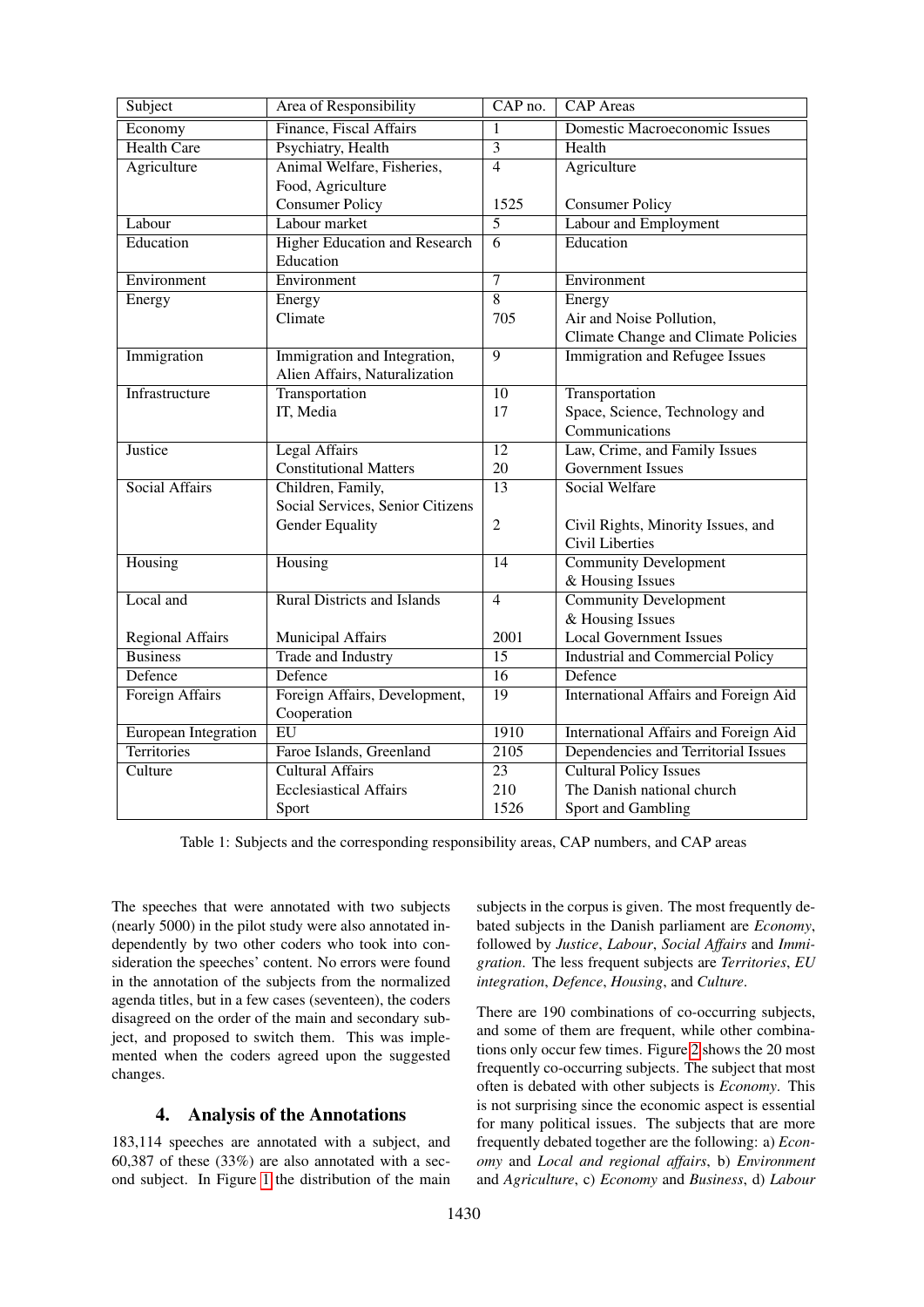

<span id="page-3-1"></span>Figure 1: The distribution of the main subjects

and *Social affairs*. Some of the rarely co-occurring subjects in our data are a) *Health Care* and *Justice*, b) *Education* and *Housing*, c) *Defence* and *Economy*, e) *Business* and *Immigration*, d) *Infrastructure* and *European Integration*.

One study type which is facilitated by the subject annotations of parliamentary debates is the investigation of gender differences in the policy areas addressed in the parliament. In Figure [3,](#page-4-1) we show the distribution of the speakers' gender in relation to speaking time, main subject and number of male or female speakers in DPCv2 (percentage of female and male politicians during the covered time span). The figure confirms on more data a preceding Danish pilot study [\(Hansen,](#page-7-7) [2018\)](#page-7-7) indicating that female members of the parliament only speak more than male members in "softer" policy areas addressing *Social Affairs*, *Health* and *Education*. This also confirms the findings in the Swedish parliamentary debates by [Paxton et al. \(2007\)](#page-7-8). Moreover, our data shows that female members of the Danish parliament in the years covered by DPCv2 have debated as frequently as male members about *Environment*, and nearly as much as them about *Immigration*, *Local and regional affairs*, and *Culture*. The subjects, which are less frequently addressed by female politicians and more often by male politicians are *Infrastructure*, *Foreign Affairs*, and *Economy*. In general, women spoke slightly less than men in the considered period.

# <span id="page-3-0"></span>5. Supervised Multi-label Classification of Subjects

In this section, we first present related studies and then we describe our classification experiments.

#### 5.1. Related Studies

Supervised text classification algorithms assign predefined classes to text documents when trained on features extracted from the texts. Various features have been used comprising language models over words, lemmas or characters, the number of words and/or lemmas, the sentences' length, bag of word (BOW), term frequency–inverse document frequency (TF\*IDF) values and word embeddings [\(Allahyari et al., 2017;](#page-7-9) [Joulin et al., 2017\)](#page-7-10). The automatic topic classification of policy agendas has been addressed in different studies, e.g. [\(Quinn et al., 2006;](#page-8-2) [Purpura and Hillard,](#page-8-3) [2006;](#page-8-3) [Hillard et al., 2008\)](#page-7-11). For example, [Hillard et al.](#page-7-11) [\(2008\)](#page-7-11) implement a system for classifying the USA's congressional bills. The training data consisted of bills annotated according to the PAP annotation scheme. Good prediction accuracy (between 81% and 88.7%) was achieved using a support vector machine. [Karan](#page-7-12) [et al. \(2016\)](#page-7-12) test a number of classifiers on a dataset of 7,300 political agendas, manually coded according to the CAP annotation scheme. One of their findings is that a hierarchical approach consisting in first classifying the main subjects, and then their under-subjects gave the best results. The accuracy for the classification of the main subjects reported in the study is 0.77, while the accuracy obtained when classifying the subtopics is 0.68.

[Bilbao-Jayo and Almeida \(2018\)](#page-7-13) train Convolutional Neural Networks on election manifestos annotated manually by political scientists to classify the political discourse in on-line social networks. The best macro F1-score for the subject classification of the manifestos was 0.75 while that obtained on tweets was 0.63.

The semi-automatic classification of the agenda items in Danish political data has been addressed by [Loftis](#page-7-14) [and Mortensen \(2018\)](#page-7-14). The authors apply a Naive Bayes classifier to agendas of the Danish city councils' meetings. A part of the agenda corpus was manually annotated using the most common CAP classes. Stemming was applied to the words in the one sentence agendas. The best accuracy results on the data is reported to be between 0.67 and 0.75 depending on the meeting types. The best results were obtained for the larger city councils where the politicians seem to follow the agendas more precisely than in the smaller municipalities.

[Hansen et al. \(2019\)](#page-7-5) describe classification experiments aimed to identify the main subject in a balanced subset of the first pilot subject annotations of the Danish Parliament corpus. The experiments were run on approx. 19,000 speeches annotated with 18 subject classes. One subject class *Territories* was excluded because it only occurred few times in the pilot data.

Three classifiers were trained on BOW and TF\*IDF values of the lemmatised titles of the meeting agendas. The best results (F1-score  $= 0.96$ ) in these experiments were obtained by a multinomial Naive Bayes classifier trained on BOW values. The automatic classification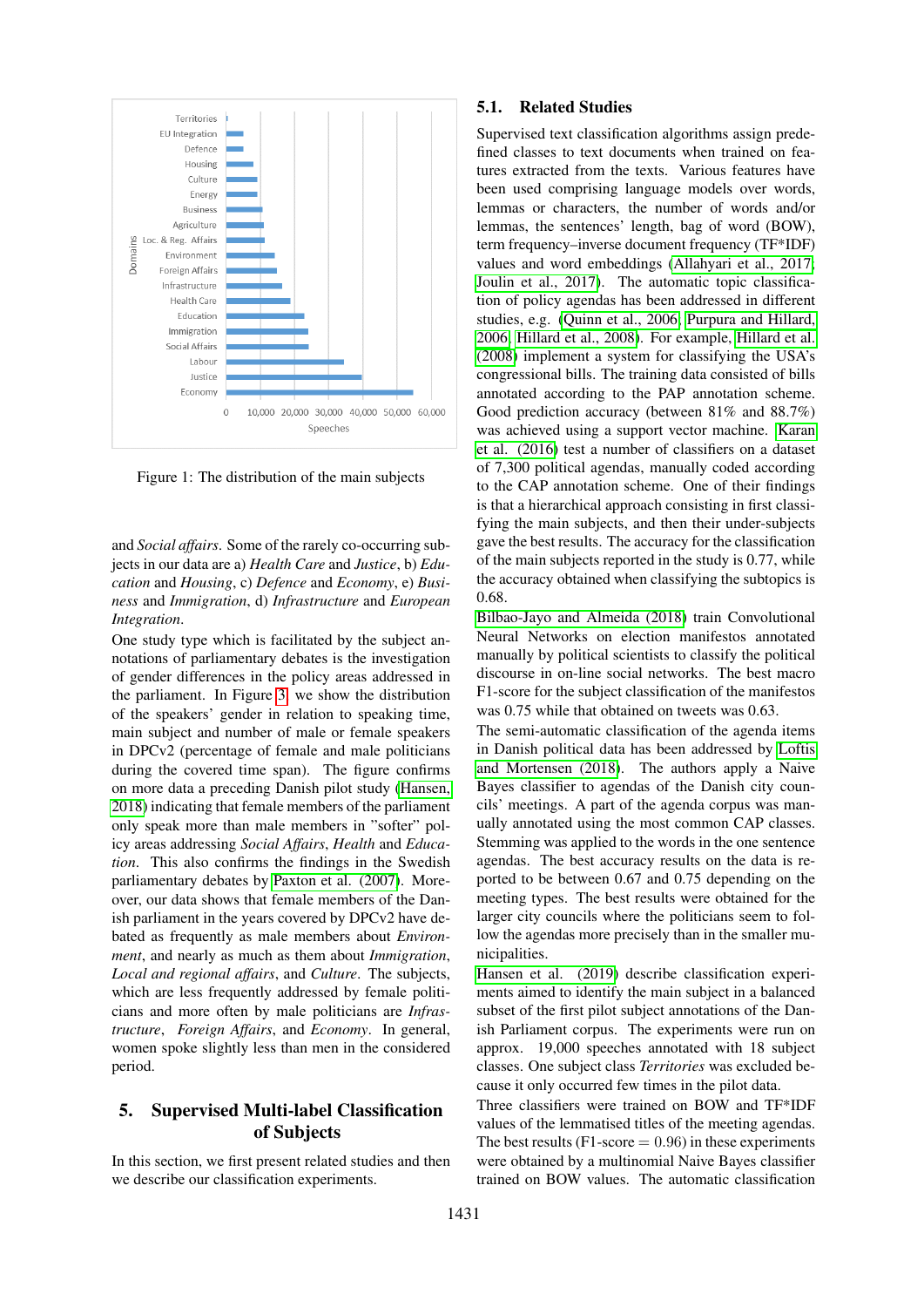

<span id="page-4-0"></span>Figure 2: Most frequently co-occurring subject



<span id="page-4-1"></span>Figure 3: Distribution of speaker's gender w.r.t. speaking time and subject in DPCv2

of the speeches using the BOW values of the speeches' lemmas resulted in an F1-score of 0.74 [\(Hansen et al.,](#page-7-5) [2019\)](#page-7-5). This result is in the same magnitude of that obtained by [Bilbao-Jayo and Almeida \(2018\)](#page-7-13) for classifying the main subjects in their manifestos.

#### 5.2. Multi-label Classification Experiments

Differing from the preceding studies, we address the multi-label classification of co-occurring subjects in the released DPCv2, using the words of the agendas or the speeches with and without information about the speakers. The main aims of the classification experiments are the following:

- 1. Determine whether the annotations of main and secondary subjects in the Danish parliament corpus are consistent and can be reproduced by classifiers.
- 2. Determine the performance of multi-label classification on three different training sets: a) BOW and TF\*IDF values obtained from the words in titles of the agenda meetings, b) BOW and TF\*IDF values of the lemmas of the speeches, and c) the data as in the former two items (a and b) enriched with information about the speakers.
- 3. Investigate the performance of a number of classi-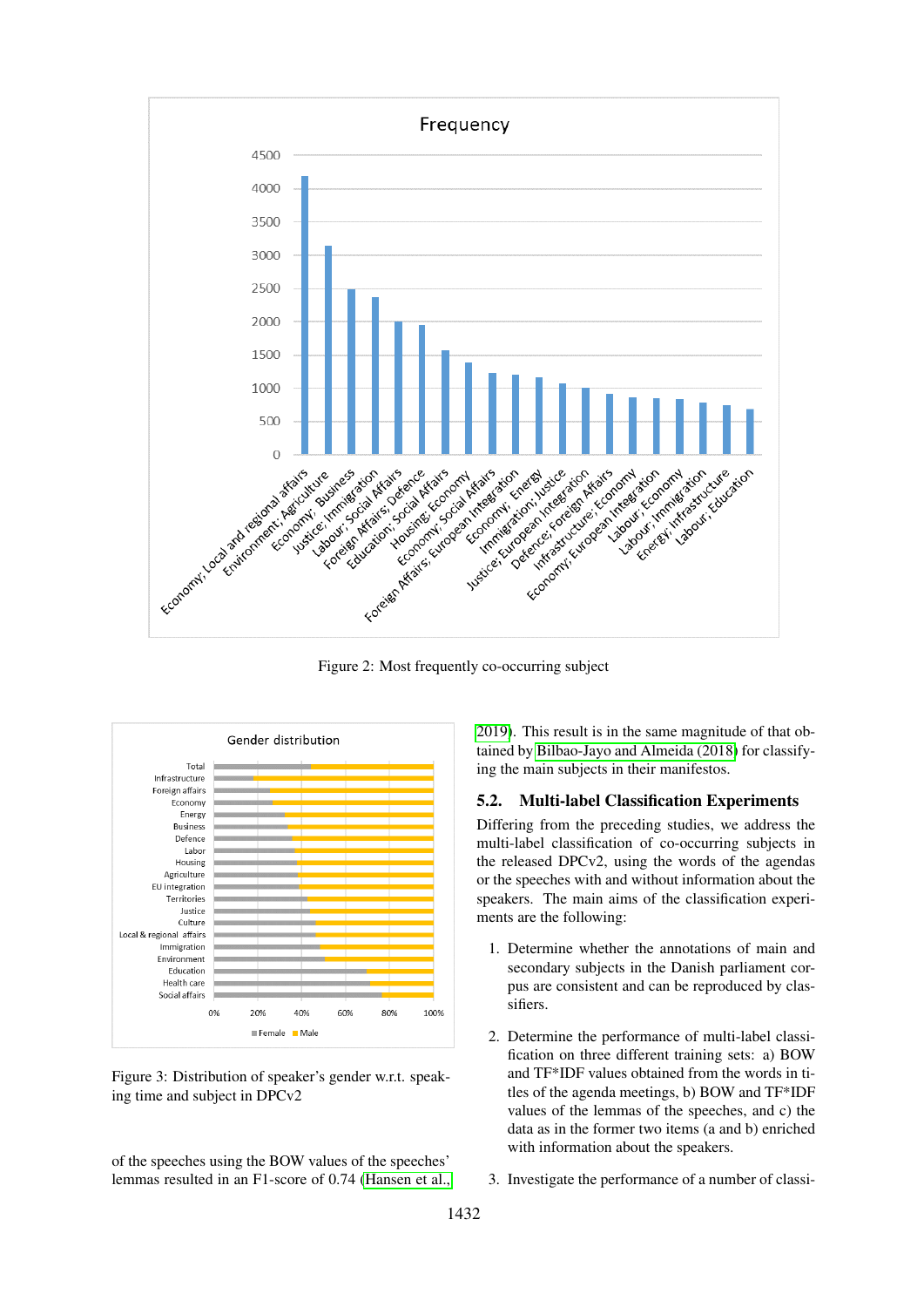fiers on these datasets.

Thus, we address supervised multi-label classification aimed to predict the two subjects annotated in the DPCv2. Furthermore, we investigate the impact of information about the speaker on classification, and we test the performance of different classifiers on this task. In the present work, we do not balance the data.

#### 5.3. Pre-processing

We first extracted all speeches annotated with two subjects from DPCv2, then we tokenised, part of speech tagged and lemmatised the transcriptions of the speeches annotated with two subjects. Successively, punctuation marks were removed from the results. These pre-processing steps were made using the CST-tools<sup>[7](#page-5-0)</sup> available from the CLARIN.DK repos-itory<sup>[8](#page-5-1)</sup>. Then, we removed from the data speeches consisting of less than 100 words in order to reduce the amount of data and take into account the observation that some frequent classification errors occur in relation to short speeches [\(Hansen et al., 2019\)](#page-7-5). Finally, we removed from the data speeches that were classified with very rare combinations of subject 1 and subject 2 (less than three occurrences). The resulting dataset consists of 22,203 speeches annotated with 186 combinations of subject 1 and subject 2.

The data was split in a training set (70% of the data) and a test set (30% of the data). The results of the best classifier in both classification experiments were then validated with 5-fold cross-validation. Since the dataset is imbalanced, stratification sampling was applied ensuring that both training and testing data contain the same percentage of samples for the various subject combinations.

The speaker's features included in the classification experiments are gender, party, role and age.

#### 5.4. Multi-label Classification

Multi-label classification was performed using the python 3 libraries scikit-learn and scikit-multilearn. The multi-label classification module addresses classification as a binary problem (one class against all the others). We used the chain model because it gave the best results. The classifiers in the experiments were multinomial Naive Bayes (NB), support vector machine (SVM) with a linear kernel and a multilayer perceptron (MLP). We applied the MLP with the standard parameters in scikit-learn though extending the number of iterations to 8000 and lowering the number of layers from 100 to 10. The latter change was applied in order to reduce the running time. The results of a majority classifier that balances its results according to the classes' frequency are used as baseline.

We report the results of classification in terms of precision (P), recall (R) and F1-score (F1). The multilabel classification module calculates them as the weighted averages of the corresponding measures for each multilabel. The results of classification from the agenda titles and speaker information are in Table 2. The best

| Classif.   | Features         | P     | R     | F1    |
|------------|------------------|-------|-------|-------|
| Major.     |                  | 0.022 | 0.022 | 0.022 |
| <b>NB</b>  | <b>BOW</b>       | 0.777 | 0.956 | 0.847 |
|            | <b>BOW+Speak</b> | 0.787 | 0.726 | 0.735 |
|            | TF*IDF           | 0.888 | 0.901 | 0.884 |
|            | TF*IDF+Speak     | 0.612 | 0.351 | 0.415 |
| <b>SVM</b> | <b>BOW</b>       | 1     | 0.992 | 0.996 |
|            | BOW+Speak        | 1     | 0.995 | 0.997 |
|            | TF*IDF           | 1     | 0.992 | 0.996 |
|            | TF*IDF+Speak     | 0.999 | 0.992 | 0.996 |
| MLP        | <b>BOW</b>       | 0.988 | 0.97  | 0.98  |
|            | <b>BOW+Speak</b> | 0.954 | 0.969 | 0.977 |
|            | TF*IDF           | 0.988 | 0.985 | 0.987 |
|            | TF*IDF+Speak     | 0.954 | 0.94  | 0.942 |

Table 2: Results of classifiers trained on the agenda titles and speaker information

results of the classification trained on the agenda titles are obtained by the SVM classifier that achieved an F1-score of 0.997 when trained on BOW values and speaker information. The 5-fold cross validation of the SVM run on the same data (BOW and speaker information) gave an averaged F-score of 0.95, which only represents a fall of 0.047 from the best results obtained in the preceding experiment (Table 2).

All classifiers perform significantly better than the baseline, but the F1-score of NB is worse than that obtained by both SVM and MLP. The results of the latter two classifiers confirm that the agenda titles of the Danish parliament can be used for automatically assigning subjects to the speeches without human intervention. A similar conclusion was made for the annotation of one subject in the classification experiments presented by [Hansen et al. \(2019\)](#page-7-5).

Looking at the confusion matrices of the SVM on the dataset consisting of BOW values and speaker information, we can see that all classes were recognized with the same high precision and recall. The results of the classifiers trained on features extracted from the speech transcriptions and information about the speakers are in Table 3, which is organised as Table 2. The best performing classifier when applying multi-label classification to predict the two subjects assigned to the Danish parliament's speeches is the MLP trained on the BOW values (F1-score of 0.681). The difference of the results when using BOW or TF\*IDF values of the lemmas of the speeches is not large for SVM and MLP, while it is remarkable for the NB whose performance falls dramatically when trained on TF\*IDF values with or without speaker information.

The 5-fold cross-validation of the best performing clas-

<span id="page-5-0"></span><sup>7</sup>[https://clarin.dk/clarindk/](https://clarin.dk/clarindk/toolchains-wizard.jsp)

[toolchains-wizard.jsp](https://clarin.dk/clarindk/toolchains-wizard.jsp)

<span id="page-5-1"></span><sup>8</sup><https://clarin.dk>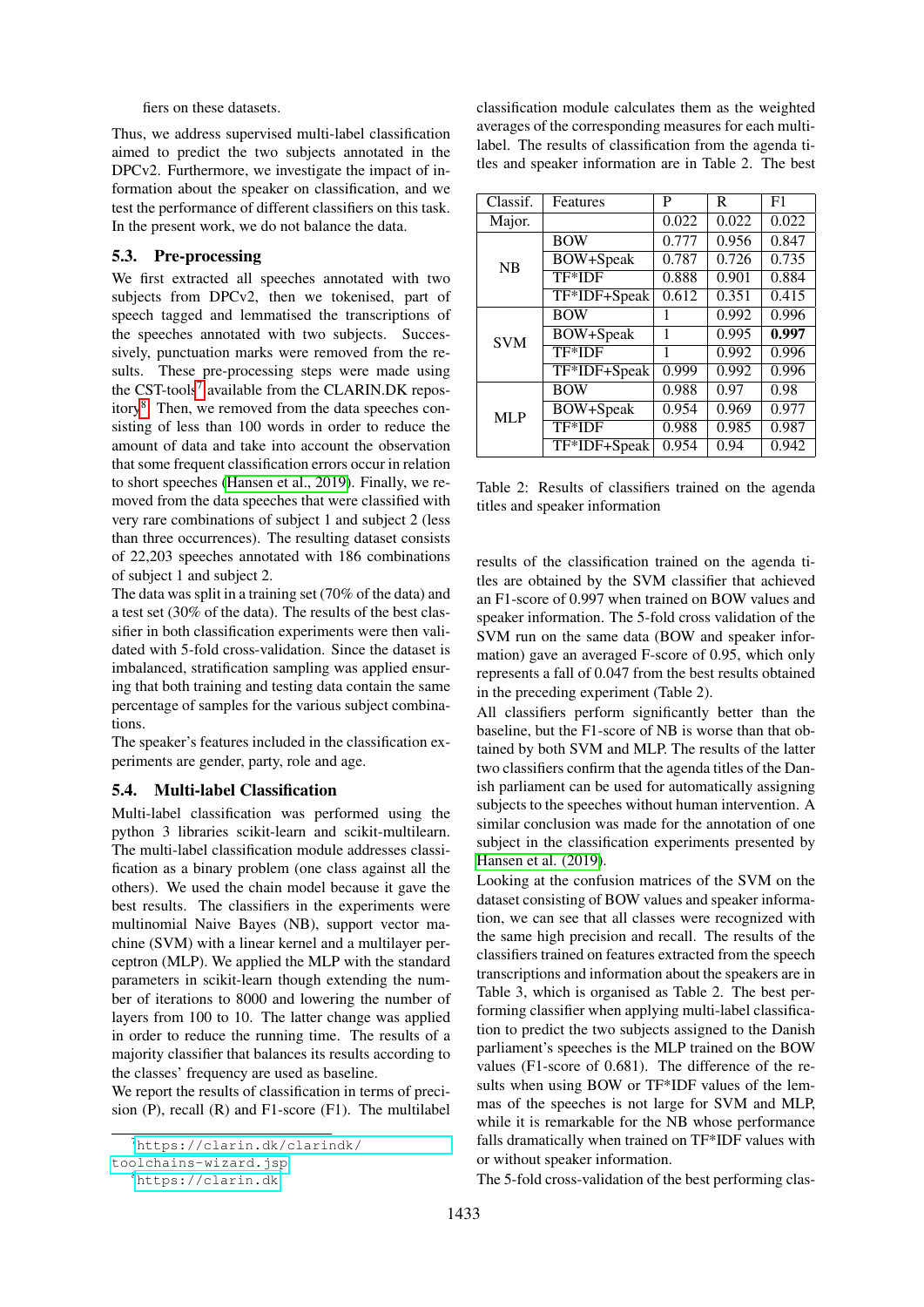| Classif.   | Features             | P      | R      | F1    |
|------------|----------------------|--------|--------|-------|
| Major.     |                      | 0.086  | 0.0873 | 0.087 |
| <b>NB</b>  | <b>BOW</b>           | (0.67) | 0.609  | 0.592 |
|            | BOW+Speak            | 0.609  | 0.733  | 0.659 |
|            | TF*IDF               | 0.791  | 0.086  | 0.145 |
|            | TF*IDF+Speak 0.623   |        | 0.045  | 0.078 |
| <b>SVM</b> | <b>BOW</b>           | 0.652  | 0.632  | 0.638 |
|            | <b>BOW+Speak</b>     | 0.651  | 0.634  | 0.638 |
|            | TF*IDF               | 0.716  | 0.656  | 0.662 |
|            | $TF*IDF+Speak$ 0.714 |        | 0.656  | 0.662 |
| MLP        | <b>BOW</b>           | 0.757  | 0.631  | 0.681 |
|            | BOW+Speak            | 0.751  | 0.622  | 0.672 |
|            | TF*IDF               | 0.704  | 0.666  | 0.671 |
|            | TF*IDF+Speak 0.7     |        | 0.662  | 0.665 |

Table 3: Results of classifiers trained on speeches and speaker information

sifier, which was the MLP trained on the BOW values of the speeches' lemmas, gave an F1-score of 0.631. Again the fall in performance with respect to the results of the same classifier in the previous experiment is not high  $(0.05)$ .

#### 6. Discussion of Results

<span id="page-6-0"></span>The results of the multi-label classification experiments trained on the agenda titles of the Danish Parliament indicate that the automatic classification based on these titles gives results near to the gold standard represented by the two subjects obtained from the manual annotations of the agenda titles.

All tested algorithms perform significantly better than the baseline, but the best performing algorithm on this task is SVM, and the second best is MLP. Both algorithms perform well independently from the dataset.

In the second group of classification experiments act to identify two subjects from the parliamentary speeches, the best results are obtained by the MLP classifier trained on BOW values of the speeches' lemmas ( $F1 =$ 0.681). The 5-fold cross-validation shows a small fall with respect to this score confirming the good results. Both SVM and MLP work well with all datasets, while recall for NB is bad when TF\*IDF values are used, independently from the presence or not of speaker information. The fact that SVM and MLP work better than NB on the data is not surprising, since NB works best on smaller datasets. The fall in recall when using TF\*IDF values is surprising, and we do not have an explanation for it.

In general, the results of multi-label classification are satisfactory given the high number of classes and the fact that the data is skewed. In the future, we should investigate whether some of the erroneous classifications are due to the fact that some of the speeches address three and not only two subjects<sup>[9](#page-6-2)</sup>.

The positive results of the second group of experiments are a clear indication that the politicians in the Danish parliament follow the meetings' agendas in the course of the debates. It has been earlier noticed that the correspondence between meetings' agendas and the content of the meetings varies greatly in the case of Danish city councils, whose members do not often have great experience in discussing policy areas [\(Loftis and](#page-7-14) [Mortensen, 2018\)](#page-7-14). This is certainly not the case for the Danish Parliament where the meetings' agendas are strictly followed during the meetings also with the support of the Speaker who guides the debates.

Looking at the confusion matrices for the various subject classes, we can see that the most frequently occurring subject combinations are always identified correctly, while this is not the case for the more rarely cooccurring subjects.

In the present experiments, we used simple BOW and TF\*IDF values of the words of the agendas' titles and the lemmas of the speeches, but word embedding models should be tested in the future. Moreover, we reduced the amount of speeches processed, and we did not investigate the best parameters for MLP, or tested the performance of other neural networks $^{10}$  $^{10}$  $^{10}$ .

# 7. Conclusion and Future work

<span id="page-6-1"></span>In this paper, we have presented the Danish Parliament Corpus - with subject annotations, v2. The corpus was recently released in the CLARIN-DK infrastructure.

A first analysis of the subject annotations was described, and multi-label classification experiments act to verify the consistency of the annotations of two subjects in the relevant part of the corpus were accounted for.

We showed the subjects that most often are discussed together in the debates, and we investigated the subjects which are more often addressed by women than by men. Our analysis confirm preceding studies of gender differences in the Swedish and Danish parliament [\(Paxton et al., 2007;](#page-7-8) [Hansen et al., 2018\)](#page-7-6) indicating that female politicians often address "softer" subjects than male politicians such as *Social Affairs*, *Health care*, and *Education*. Our study also indicates that female members of the Danish parliament talked as much as male members about *Environment* and nearly as much about *Immigration*, *Local and regional affairs* and *Culture*.

In multi-label classification experiments, the agenda titles with or without information about the speakers were used as training data and gave results similar to those obtained by humans extending the manual annotations of the agenda meetings.

<span id="page-6-2"></span><sup>&</sup>lt;sup>9</sup>In the pilot annotations of the DVCv2 corpus up to three

co-occurring subjects were annotated [\(Hansen et al., 2019\)](#page-7-5). A maximum of two subjects were given the final version of the corpus in order to simplify the data.

<span id="page-6-3"></span><sup>&</sup>lt;sup>10</sup>Running each series of experiments took already more than 24 hours on a PC with a GPU.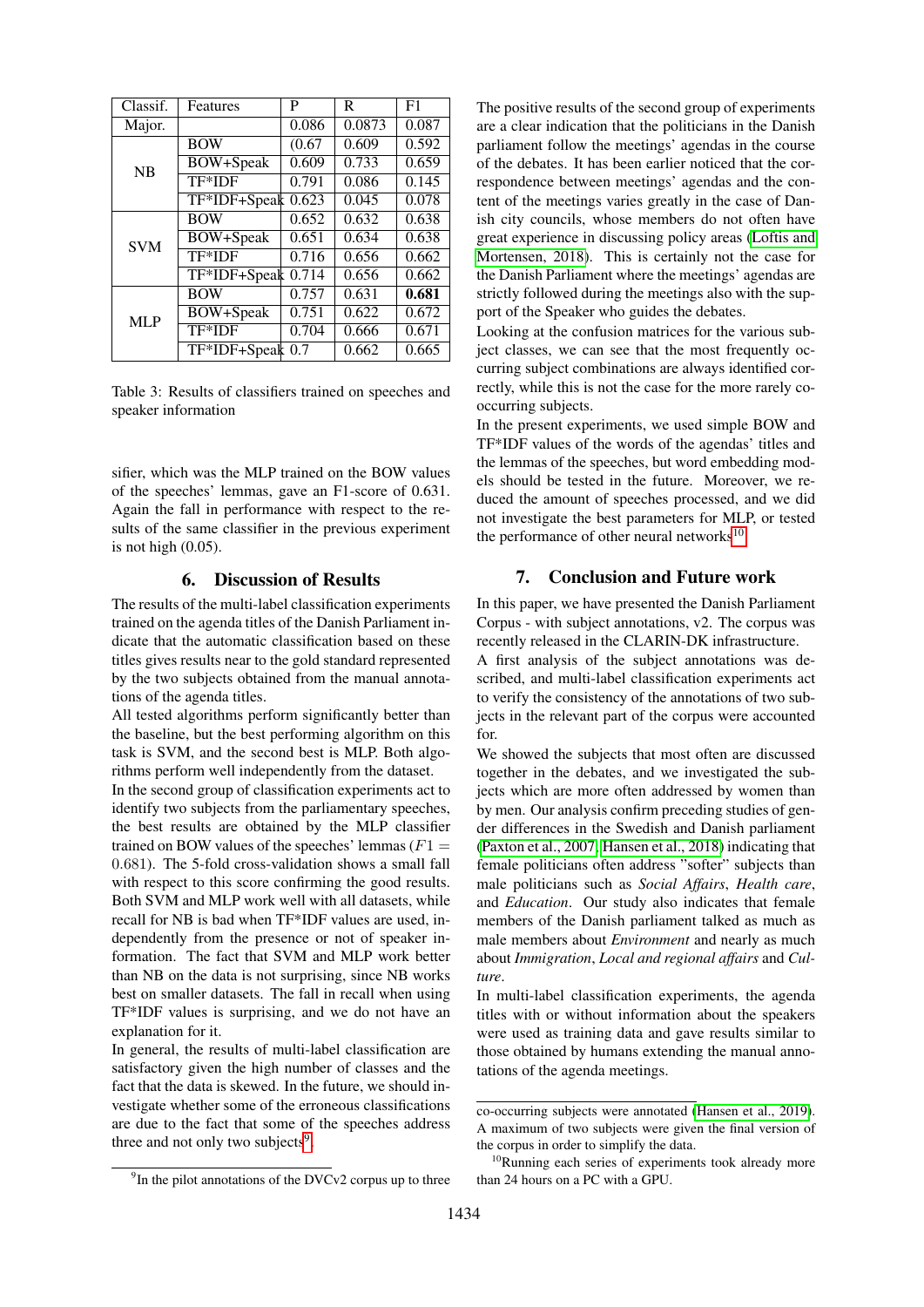The multi-label classification experiments trained on the speeches' lemmas and information about the speakers also gave good results (F1-score just under 0.7). These results are promising especially considering the high number of subjects' combinations and the large variation in the frequency of the different combinations. All these results indicate that the politicians in the Danish Parliament follow the meetings' agendas during the debates. Therefore, the strategy proposed by political scientists who use agenda titles for annotating the policy areas of political meetings works well for our data.

In the future, we will use the DPCv2 to analyse how different parties have addressed specific subjects over time, and we will extend the subject annotations to more debates. It could also be interesting to investigate whether the subjects annotations of the Danish Parliament debates can be used to annotate policy activities in other types of political data and for other languages. In the classification experiments, we did not investigate the optimal parameters for the MLP classifier, so the results of classification could be improved. Moreover, our corpus can be used for testing other multi-class and multi-label classifiers as well as other feature models.

# 8. Acknowledgements

This work describe in the paper was done under CLARIN-DK, the Danish part of the European CLARIN infrastructure. CLARIN-DK is funded by the Department of Nordic Studies and Linguistics and the Faculty of Humanities at the University of Copenhagen.

We want also to thank professor Christoffer Green-Pedersen, Department of Political Sciences at the University of Aarhus for his guidance in the choice of the classes to be included in the subject annotation scheme.

#### 9. Bibliographical References

- <span id="page-7-9"></span>Allahyari, M., Pouriyeh, S. A., Assefi, M., Safaei, S., Trippe, E. D., Gutierrez, J. B., and Kochut, K. J. (2017). A Brief Survey of Text Mining: Classification, Clustering and Extraction Techniques. *CoRR*, abs/1707.02919.
- <span id="page-7-4"></span>Baumgartner, F. R., Jones, B. D., and Wilkerson, J. (2011). Comparative Studies of Policy Dynamics. *Comparative Political Studies*, 44(8):947–972.
- <span id="page-7-13"></span>Bilbao-Jayo, A. and Almeida, A. (2018). Political discourse classification in social networks using context sensitive convolutional neural networks. In *Proceedings of the Sixth International Workshop on Natural Language Processing for Social Media*, pages 76–85, Melbourne, Australia, July. Association for Computational Linguistics.
- <span id="page-7-3"></span>Erjavec, T., Ogrodniczuk, M., Osenova, P., Ljubešić, N., Simov, K., Pančur, A., Rudolf, M., Kopp, M., Barkarson, S., Steingrímsson, S., Cöltekin, C., de Does, J., Depuydt, K., Agnoloni, T., Venturi,

G., Pérez, M. C., de Macedo, L. D., Navarretta, C., Luxardo, G., Coole, M., Rayson, P., Morkevičius, V., Krilavičius, T., Dargis, R., Ring, O., van Heusden, R., Marx, M., and Fišer, D.  $(2022)$ . The ParlaMint corpora of parliamentary proceedings. *Language Resources and Evaluation*.

- <span id="page-7-1"></span>Darja Fišer, et al., editors. (2020). *Proceedings of the Second ParlaCLARIN Workshop*, Marseille, France. European Language Resources Association (ELRA).
- <span id="page-7-0"></span>Darja Fišer, et al., editors. (2018). Proceedings of *LREC 2018 Workshop ParlaCLARIN: Creating and Using Parliamentary Corpora*, Paris, France. European Language Resources Association (ELRA).
- <span id="page-7-6"></span>Hansen, D., Navarretta, C., and Offersgaard, L. (2018). A Pilot Gender Study of the Danish Parliament Corpus. In *Proceedings of the ParlaClarin workshop at the Eleventh International Conference on Language Resources and Evaluation*, pages 67–72. European Language Resources Association, May.
- <span id="page-7-5"></span>Hansen, D., Navarretta, C., Offersgaard, L., and Wedekind, J. (2019). Towards the Automatic Classification of Speech Subjects in the Danish Parliament Corpus. In *CEUR Workshop Proceedings*, volume 2364, pages 166–174. CEUR workshop proceedings. https://cst.dk/DHN2019/DHN2019.html.
- <span id="page-7-7"></span>Hansen, D. (2018). The Danish Parliament Corpus 2009–2017, v1. [http://hdl.handle.net/](http://hdl.handle.net/20.500.12115/8) [20.500.12115/8](http://hdl.handle.net/20.500.12115/8).
- <span id="page-7-11"></span>Hillard, D., Purpura, S., and Wilkerson, J. (2008). Computer-Assisted Topic Classification for Mixed-Methods Social Science Research. *Journal of Information Technology & Politics*, 4(4):31–46.
- <span id="page-7-10"></span>Joulin, A., Grave, E., Bojanowski, P., and Mikolov, T. (2017). Bag of Tricks for Efficient Text Classification. In *Proceedings of the 15th Conference of the European Chapter of the Association for Computational Linguistics: Volume 2, Short Papers*, pages 427–431, Valencia, Spain, April. Association for Computational Linguistics.
- <span id="page-7-12"></span>Karan, M., Šnajder, J., Širinić, D., and Glavaš, G. (2016). Analysis of Policy Agendas: Lessons Learned from Automatic Topic Classification of Croatian Political Texts. In *Proceedings of the 10th SIGHUM Workshop on Language Technology for Cultural Heritage, Social Sciences, and Humanities*, pages 12–21, Berlin, Germany, August. Association for Computational Linguistics.
- <span id="page-7-2"></span>Koehn, P. (2005). Europarl: A Parallel Corpus for Statistical Machine Translation. In *Conference Proceedings: the Tenth Machine Translation Summit*, pages 79–86, Phuket, Thailand. AAMT, AAMT.
- <span id="page-7-14"></span>Loftis, M. and Mortensen, P. (2018). Collaborating with the machines: A hybrid method for classifying policy documents. *Policy Studies Journal*, 48(1):184–206. [https://doi.org/10.](https://doi.org/10.1111/psj.12245) [1111/psj.12245](https://doi.org/10.1111/psj.12245).
- <span id="page-7-8"></span>Paxton, P., Kunovich, S., and Hughes, M. M. (2007).